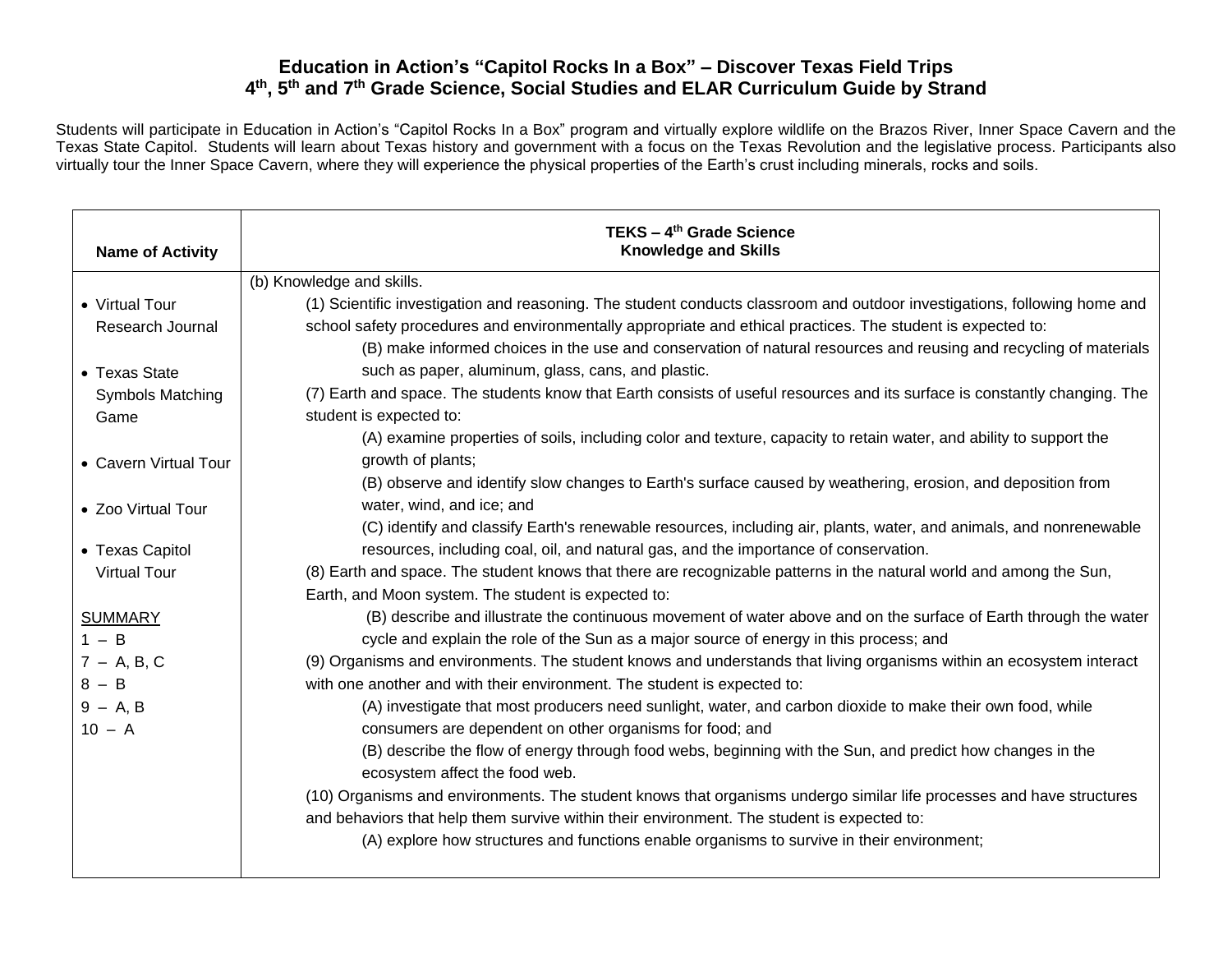|                                 | TEKS - 4 <sup>th</sup> Grade Social Studies<br><b>Knowledge and Skills</b>                                                                                                                                                                                                                |
|---------------------------------|-------------------------------------------------------------------------------------------------------------------------------------------------------------------------------------------------------------------------------------------------------------------------------------------|
|                                 | b) Knowledge and skills.                                                                                                                                                                                                                                                                  |
| <b>SUMMARY</b><br>$2 - C, D, E$ | (2) History. The student understands the causes and effects of European exploration and colonization of Texas. The<br>student is expected to:                                                                                                                                             |
| $3 - A, B$<br>$13 - B$          | (C) explain when, where, and why the Spanish established settlements and Catholic missions in Texas as well as<br>important individuals;                                                                                                                                                  |
| $14 - A$<br>$15 - D, E$         | (D) identify Texas' role in the Mexican War of Independence and the war's impact on the development of Texas;<br>and                                                                                                                                                                      |
|                                 | (E) identify the accomplishments and explain the economic motivations and impact of significant empresarios,                                                                                                                                                                              |
|                                 | including Stephen F. Austin and Martín de León, on the settlement of Texas.                                                                                                                                                                                                               |
|                                 | (3) History. The student understands the importance of the Texas Revolution, the Republic of Texas, and the annexation of<br>Texas to the United States. The student is expected to:                                                                                                      |
|                                 | (A) analyze the causes, major events, and effects of the Texas Revolution, including the Battle of the Alamo, the                                                                                                                                                                         |
|                                 | Texas Declaration of Independence, the Runaway Scrape, and the Battle of San Jacinto;                                                                                                                                                                                                     |
|                                 | (B) summarize the significant contributions of individuals such as William B. Travis, James Bowie, David Crockett,                                                                                                                                                                        |
|                                 | Juan N. Seguín, Plácido Benavides, José Francisco Ruiz, Antonio López de Santa Anna, Susanna Dickinson, and<br>Enrique Esparza;                                                                                                                                                           |
|                                 | (13) Government. The student understands important ideas in historical documents of Texas and the United States. The                                                                                                                                                                      |
|                                 | student is expected to:                                                                                                                                                                                                                                                                   |
|                                 | (B) identify and explain the basic functions of the three branches of government according to the Texas<br>Constitution; and                                                                                                                                                              |
|                                 | (14) Citizenship. The student understands important customs, symbols, and celebrations of Texas. The student is<br>expected to:                                                                                                                                                           |
|                                 | (A) explain the meaning of various patriotic symbols and landmarks of Texas, including the six flags that flew over<br>Texas, the Alamo, and the San Jacinto Monument;                                                                                                                    |
|                                 | (15) Citizenship. The student understands the importance of active individual participation in the democratic process. The<br>student is expected to:                                                                                                                                     |
|                                 | (D) identify the importance of historical figures and important individuals who modeled active participation in the<br>democratic process such as Sam Houston, Barbara Jordan, Lorenzo de Zavala, Ann Richards, Henry B.<br>González, Wallace Jefferson, and other local individuals; and |
|                                 | (E) explain how to contact elected and appointed leaders in state and local governments.                                                                                                                                                                                                  |
|                                 |                                                                                                                                                                                                                                                                                           |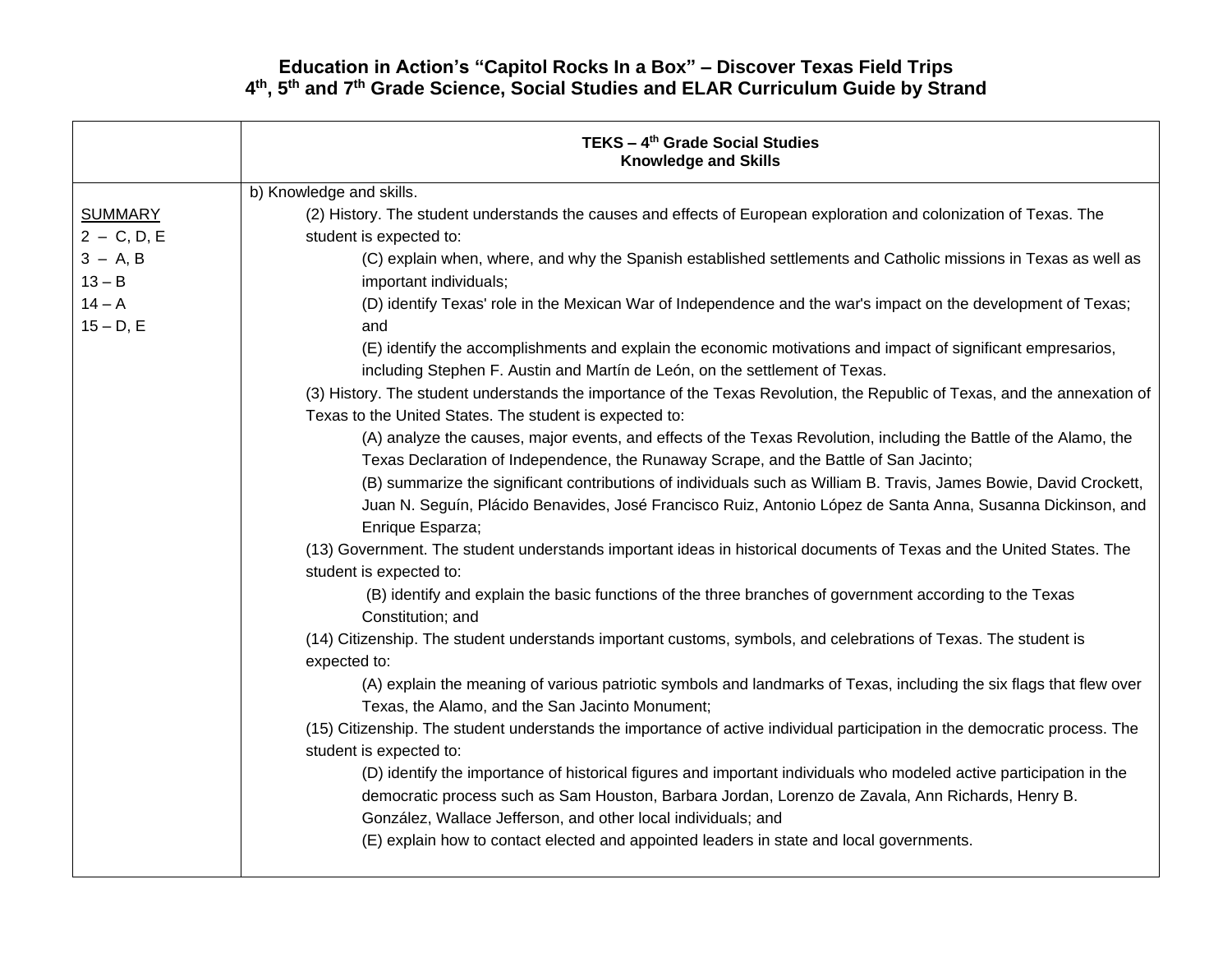|                          | (16) Citizenship. The student understands the importance of effective leadership in a constitutional republic. The student is  |
|--------------------------|--------------------------------------------------------------------------------------------------------------------------------|
| <b>SUMMARY</b>           | expected to:                                                                                                                   |
| $16 - A, B$              | (A) identify leaders in state, local, and national governments, including the governor, local members of the Texas             |
| $21 - A, B, C, D$        | Legislature, the local mayor, U.S. senators, local U.S. representatives, and Texans who have been president of                 |
| 22                       | the United States; and                                                                                                         |
|                          | (21) Social studies skills. The student communicates in written, oral, and visual forms. The student is expected to:           |
|                          | (A) use social studies terminology correctly;                                                                                  |
|                          | (B) incorporate main and supporting ideas in verbal and written communication;                                                 |
|                          | (C) express ideas orally based on research and experiences; and                                                                |
|                          | (D) create written and visual material such as journal entries, reports, graphic organizers, outlines, and                     |
|                          | bibliographies.                                                                                                                |
|                          | (22) Social studies skills. The student uses problem-solving and decision-making skills, working independently and with        |
|                          | others. The student is expected to use problem-solving and decision-making processes to identify a problem, gather             |
|                          | information, list and consider options, consider advantages and disadvantages, choose and implement a solution, and            |
|                          | evaluate the effectiveness of the solution.                                                                                    |
|                          | TEKS - 4 <sup>th</sup> Grade ELAR                                                                                              |
|                          | <b>Knowledge and Skills</b>                                                                                                    |
|                          | (b) Knowledge and skills.                                                                                                      |
| <b>SUMMARY</b>           | (1) Developing and sustaining foundational language skills: listening, speaking, discussion, and thinking --oral language.     |
| $1 - D$                  | The student develops oral language through listening, speaking, and discussion. The student is expected to:                    |
| 4                        | (D) work collaboratively with others to develop a plan of shared responsibilities.                                             |
| 5                        | (4) Developing and sustaining foundational language skills: listening, speaking, reading, writing, and thinking --fluency. The |
| $6 - A$ , B, C, D, E, F, | student reads grade-level text with fluency and comprehension. The student is expected to use appropriate fluency (rate,       |
|                          |                                                                                                                                |
| G, H, I                  | accuracy, and prosody) when reading grade-level text.                                                                          |
|                          | (5) Developing and sustaining foundational language skills: listening, speaking, reading, writing, and thinking --self-        |
|                          | sustained reading. The student reads grade-appropriate texts independently. The student is expected to self-select text        |
|                          | and read independently for a sustained period of time.                                                                         |
|                          | (6) Comprehension skills: listening, speaking, reading, writing, and thinking using multiple texts. The student uses           |
|                          | metacognitive skills to both develop and deepen comprehension of increasingly complex texts. The student is expected to:       |
|                          | (A) establish purpose for reading assigned and self-selected texts;                                                            |
|                          | (B) generate questions about text before, during, and after reading to deepen understanding and gain information;              |
|                          | (C) make and correct or confirm predictions using text features, characteristics of genre, and structures;                     |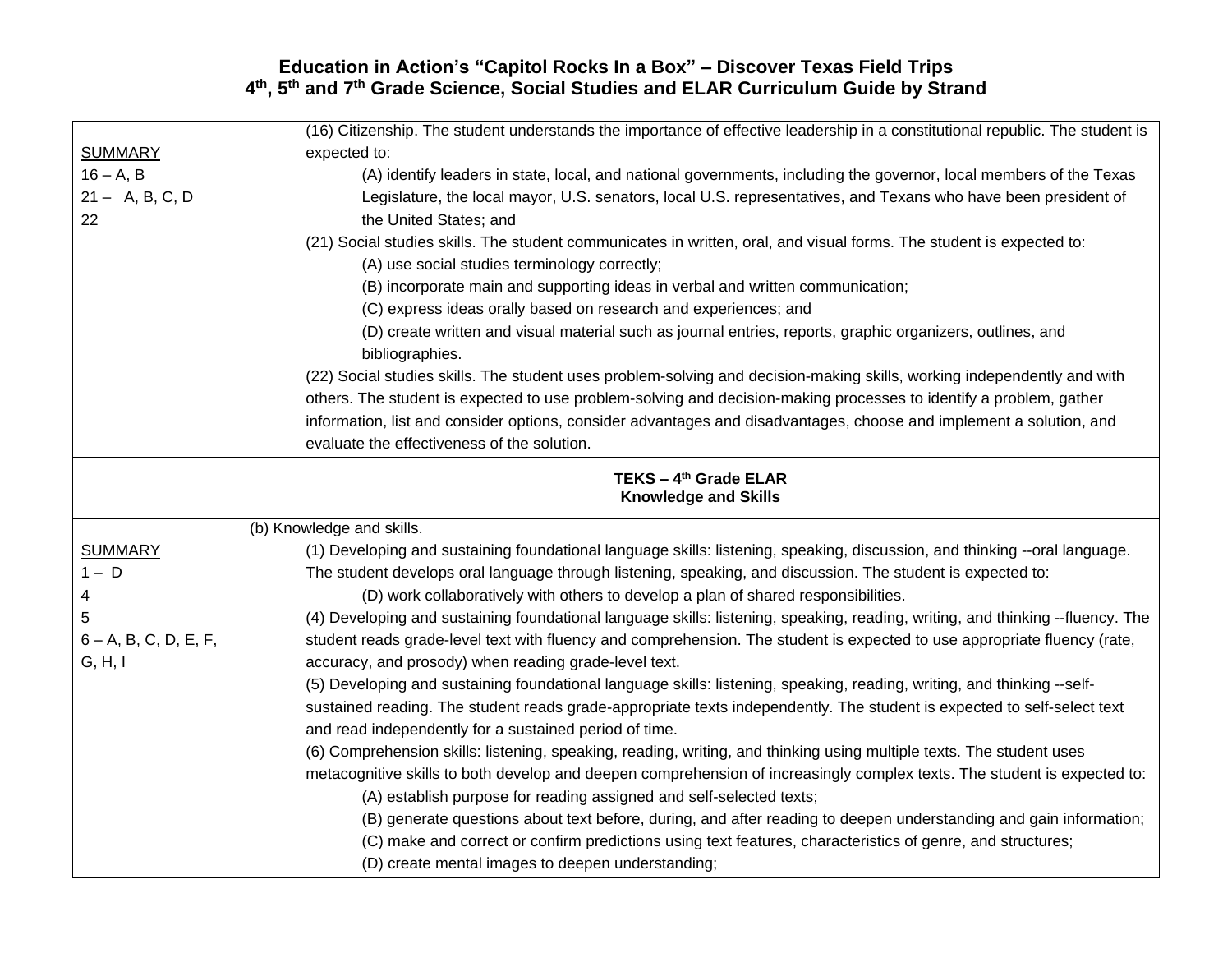|                          | (E) make connections to personal experiences, ideas in other texts, and society;                                              |
|--------------------------|-------------------------------------------------------------------------------------------------------------------------------|
| <b>SUMMARY</b>           | (F) make inferences and use evidence to support understanding;                                                                |
| $7 - A$ , B, C, D, E, F, | (G) evaluate details read to determine key ideas;                                                                             |
| G                        | (H) synthesize information to create new understanding; and                                                                   |
| $9 - D$ i, ii, iii       | (I) monitor comprehension and make adjustments such as re-reading, using background knowledge, asking                         |
| $11 - A, B$ i, ii        | questions, and annotating when understanding breaks down.                                                                     |
|                          | (7) Response skills: listening, speaking, reading, writing, and thinking using multiple texts. The student responds to an     |
|                          | increasingly challenging variety of sources that are read, heard, or viewed. The student is expected to:                      |
|                          | (A) describe personal connections to a variety of sources, including self-selected texts;                                     |
|                          | (B) write responses that demonstrate understanding of texts, including comparing and contrasting ideas across a               |
|                          | variety of sources;                                                                                                           |
|                          | (C) use text evidence to support an appropriate response;                                                                     |
|                          | (D) retell, paraphrase, or summarize texts in ways that maintain meaning and logical order;                                   |
|                          | (E) interact with sources in meaningful ways such as notetaking, annotating, freewriting, or illustrating;                    |
|                          | (F) respond using newly acquired vocabulary as appropriate; and                                                               |
|                          | (G) discuss specific ideas in the text that are important to the meaning.                                                     |
|                          | (9) Multiple genres: listening, speaking, reading, writing, and thinking using multiple texts--genres. The student recognizes |
|                          | and analyzes genre-specific characteristics, structures, and purposes within and across increasingly complex traditional,     |
|                          | contemporary, classical, and diverse texts. The student is expected to:                                                       |
|                          | (D) recognize characteristics and structures of informational text, including:                                                |
|                          | (i) the central idea with supporting evidence;                                                                                |
|                          | (ii) features such as pronunciation guides and diagrams to support understanding; and                                         |
|                          | (iii) organizational patterns such as compare and contrast;                                                                   |
|                          | (11) Composition: listening, speaking, reading, writing, and thinking using multiple texts--writing process. The student uses |
|                          | the writing process recursively to compose multiple texts that are legible and uses appropriate conventions. The student is   |
|                          | expected to:                                                                                                                  |
|                          | (A) plan a first draft by selecting a genre for a particular topic, purpose, and audience using a range of strategies         |
|                          | such as brainstorming, freewriting, and mapping;                                                                              |
|                          | (B) develop drafts into a focused, structured, and coherent piece of writing by:                                              |
|                          | (i) organizing with purposeful structure, including an introduction, transitions, and a conclusion; and                       |
|                          | (ii) developing an engaging idea with relevant details;                                                                       |
|                          |                                                                                                                               |
|                          |                                                                                                                               |
|                          |                                                                                                                               |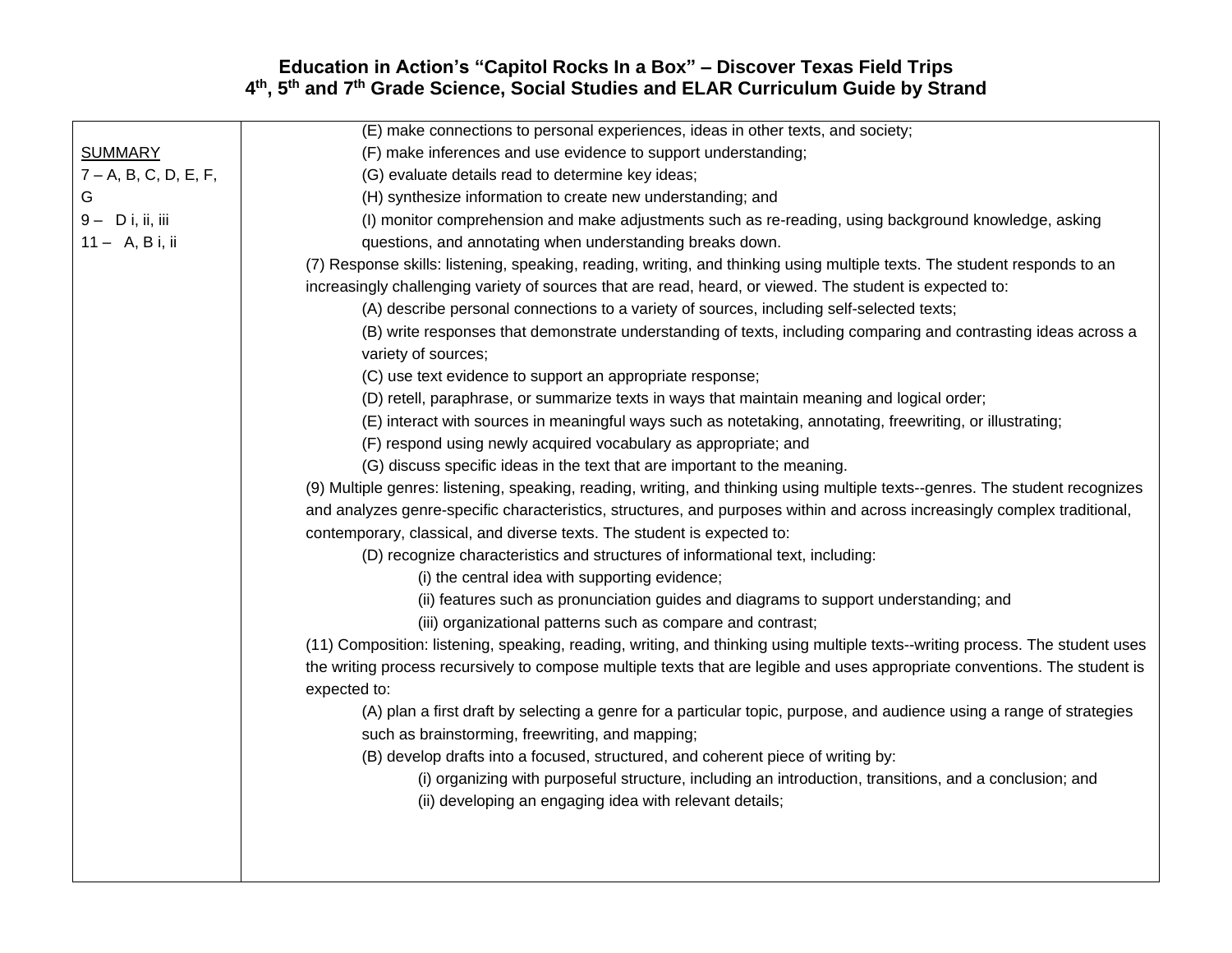|                         | (12) Composition: listening, speaking, reading, writing, and thinking using multiple texts--genres. The student uses genre  |
|-------------------------|-----------------------------------------------------------------------------------------------------------------------------|
| <b>SUMMARY</b>          | characteristics and craft to compose multiple texts that are meaningful. The student is expected to:                        |
| $12 - A, B$             | (A) compose literary texts such as personal narratives and poetry using genre characteristics and craft;                    |
| 13 - A, B, C, D, E,     | (B) compose informational texts, including brief compositions that convey information about a topic, using a clear          |
| F, G, H                 | central idea and genre characteristics and craft;                                                                           |
|                         | (13) Inquiry and research: listening, speaking, reading, writing, and thinking using multiple texts. The student engages in |
|                         | both short-term and sustained recursive inquiry processes for a variety of purposes. The student is expected to:            |
|                         | (A) generate and clarify questions on a topic for formal and informal inquiry;                                              |
|                         | (B) develop and follow a research plan with adult assistance;                                                               |
|                         | (C) identify and gather relevant information from a variety of sources;                                                     |
|                         | (D) identify primary and secondary sources;                                                                                 |
|                         | (E) demonstrate understanding of information gathered;                                                                      |
|                         | (F) recognize the difference between paraphrasing and plagiarism when using source materials;                               |
|                         | (G) develop a bibliography; and                                                                                             |
|                         | (H) use an appropriate mode of delivery, whether written, oral, or multimodal, to present results.                          |
|                         |                                                                                                                             |
|                         |                                                                                                                             |
|                         |                                                                                                                             |
| <b>Name of Activity</b> | TEKS - 5th Grade §112.16 Science<br><b>Knowledge and Skills</b>                                                             |
|                         | (b) Knowledge and skills.                                                                                                   |
| • Virtual Tour          | (1) Scientific investigation and reasoning. The student conducts classroom and outdoor investigations following home and    |
| Research Journal        | school safety procedures and environmentally appropriate and ethical practices. The student is expected to:                 |
|                         | (B) make informed choices in the conservation, disposal, and recycling of materials.                                        |
| • Brazos                | (3) Scientific investigation and reasoning. The student uses critical thinking and scientific problem solving to make       |
| River/Water/Rocks       | informed decisions. The student is expected to:                                                                             |
| <b>Matching Game</b>    | (B) draw or develop a model that represents how something that cannot be seen such as the Sun, Earth, and                   |
|                         | Moon system and formation of sedimentary rock works or looks; and                                                           |
| • Cavern Virtual Tour   | (7) Earth and space. The student knows Earth's surface is constantly changing and consists of useful resources. The         |
|                         | student is expected to:                                                                                                     |
| • Zoo Virtual Tour      | (A) explore the processes that led to the formation of sedimentary rocks and fossil fuels; and                              |
|                         | (B) recognize how landforms such as deltas, canyons, and sand dunes are the result of changes to Earth's surface            |
| • Texas Capitol Tour    | by wind, water, or ice.                                                                                                     |
|                         | (8) Earth and space. The student knows that there are recognizable patterns in the natural world and among the Sun,         |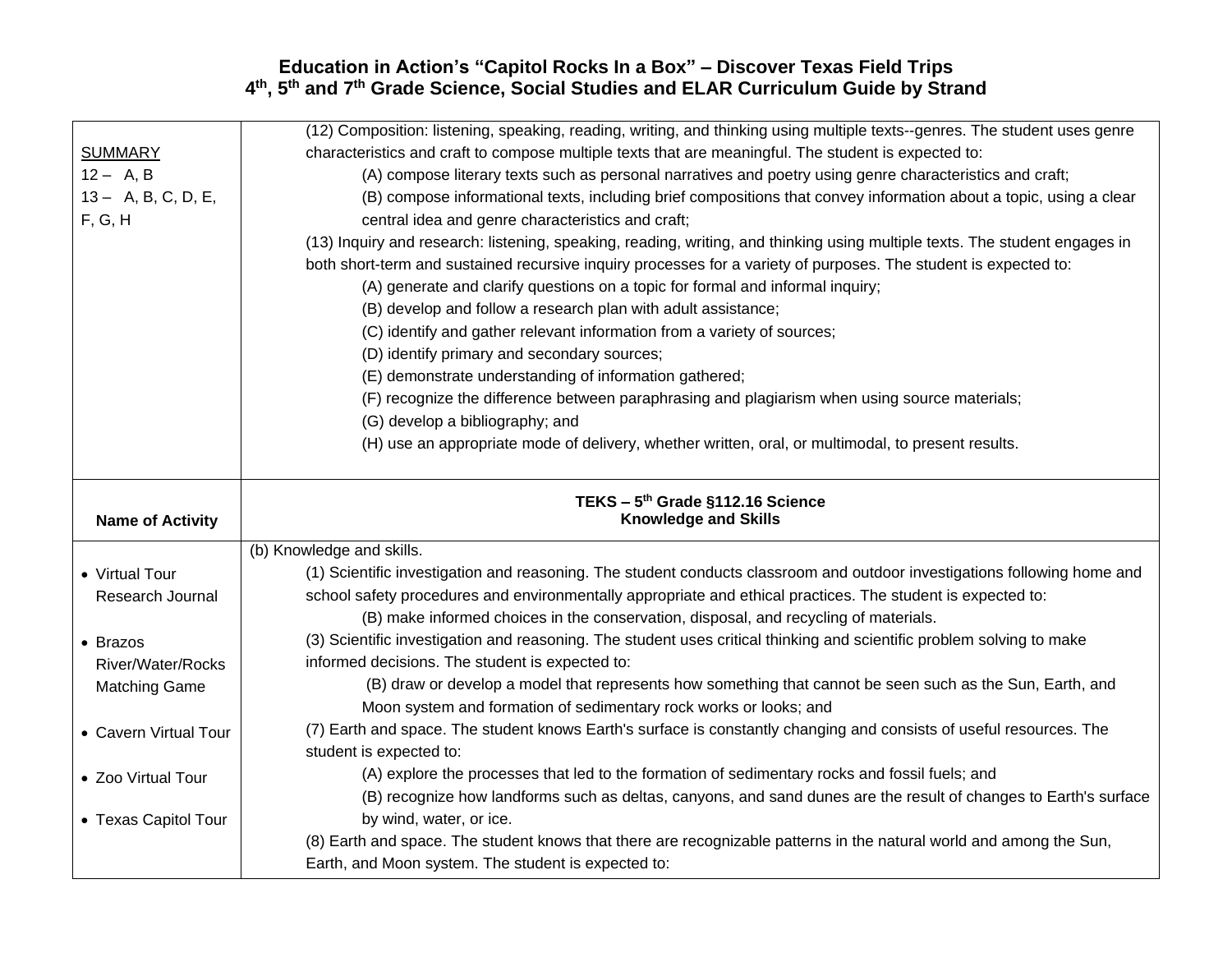|                  | (A) differentiate between weather and climate;                                                                               |
|------------------|------------------------------------------------------------------------------------------------------------------------------|
| <b>SUMMARY</b>   | (B) explain how the Sun and the ocean interact in the water cycle;                                                           |
| $1 - B$          | (9) Organisms and environments. The student knows that there are relationships, systems, and cycles within                   |
| $3 - B$          | environments. The student is expected to:                                                                                    |
| $7 - A, B$       | (A) observe the way organisms live and survive in their ecosystem by interacting with the living and nonliving               |
| $8 - A, B$       | components;                                                                                                                  |
| $9 - A, B, C, D$ | (B) describe the flow of energy within a food web, including the roles of the Sun, producers, consumers, and                 |
| $10 - A, B$      | decomposers;                                                                                                                 |
|                  | (C) predict the effects of changes in ecosystems caused by living organisms, including humans, such as the                   |
|                  | overpopulation of grazers or the building of highways; and                                                                   |
|                  | (D) identify fossils as evidence of past living organisms and the nature of the environments at the time using               |
|                  | models.                                                                                                                      |
|                  | (10) Organisms and environments. The student knows that organisms have structures and behaviors that help them               |
|                  | survive within their environments. The student is expected to:                                                               |
|                  | (A) compare the structures and functions of different species that help them live and survive in a specific                  |
|                  | environment such as hooves on prairie animals or webbed feet in aquatic animals; and                                         |
|                  | (B) differentiate between inherited traits of plants and animals such as spines on a cactus or shape of a beak and           |
|                  | learned behaviors such as an animal learning tricks or a child riding a bicycle.                                             |
|                  | TEKS - 5 <sup>th</sup> Grade §113.16 Social Studies                                                                          |
|                  | <b>Knowledge and Skills</b>                                                                                                  |
|                  | (b) Knowledge and skills.                                                                                                    |
| <b>SUMMARY</b>   | (15) Government. The student understands the framework of government created by the U.S. Constitution of 1787. The           |
| $15 - A, B, C$   | student is expected to:                                                                                                      |
| $17 - A, B$      | (A) identify and explain the basic functions of the three branches of government;                                            |
|                  | (B) identify the reasons for and describe the system of checks and balances outlined in the U.S. Constitution; and           |
|                  | (C) distinguish between national and state governments and compare their responsibilities in the U.S. federal                |
|                  | system.                                                                                                                      |
|                  | (17) Citizenship. The student understands the importance of individual participation in the democratic process at the local, |
|                  | state, and national levels. The student is expected to:                                                                      |
|                  | (A) explain why individuals have a duty to participate in civic affairs at the local, state, and national levels; and        |
|                  | (B) explain how to contact elected and appointed leaders in local, state, and national governments.                          |
|                  |                                                                                                                              |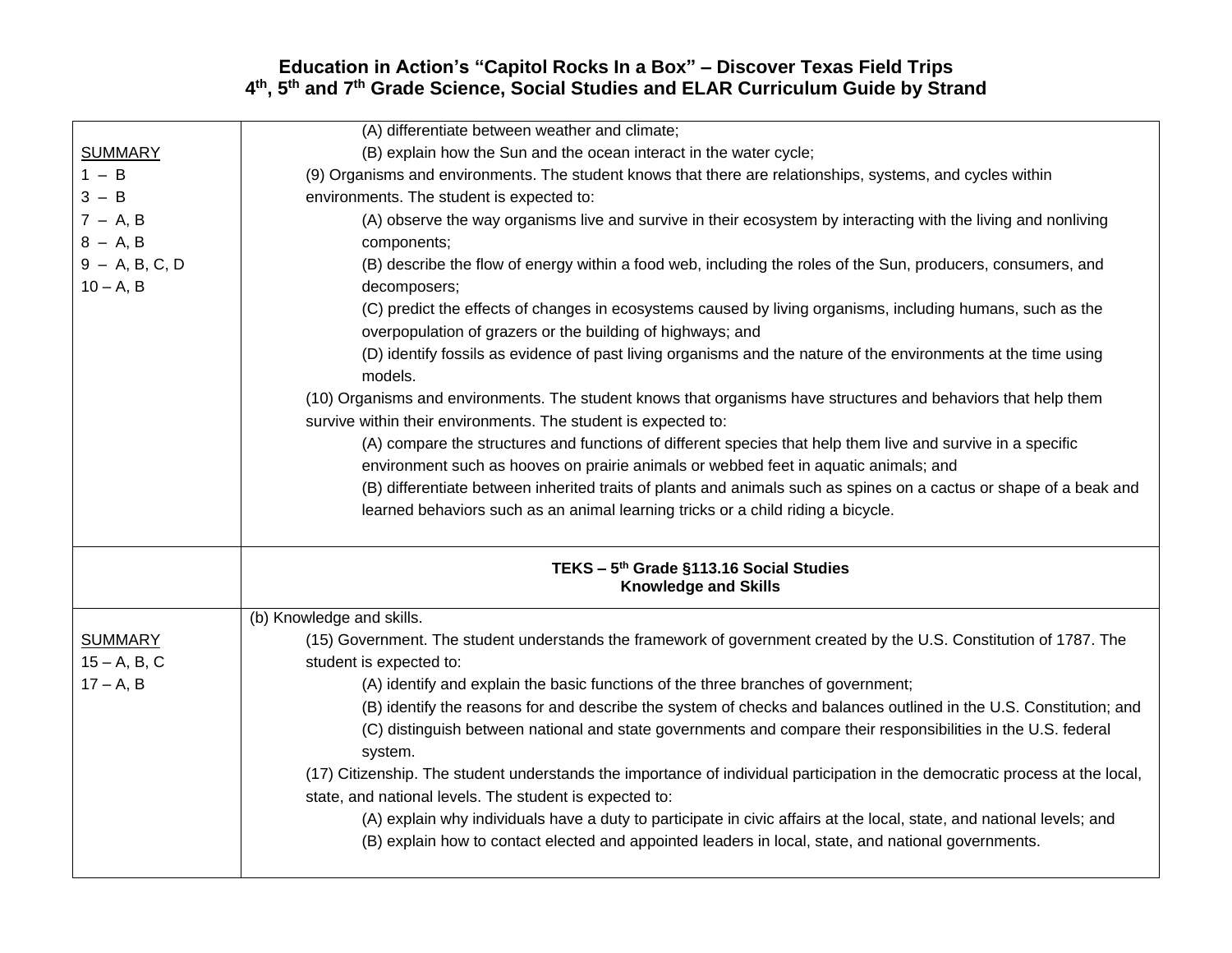|                          | (18) Citizenship. The student understands the importance of effective leadership in a constitutional republic. The student is  |
|--------------------------|--------------------------------------------------------------------------------------------------------------------------------|
| <b>SUMMARY</b>           | expected to:                                                                                                                   |
| $18 - A, B$              | (A) identify past and present leaders in the national government, including the president and various members of               |
| $25 - A, B, C, D$        | Congress, and their political parties; and                                                                                     |
| 26                       | (B) identify leadership qualities of national leaders, past and present.                                                       |
|                          | (25) Social studies skills. The student communicates in written, oral, and visual forms. The student is expected to:           |
|                          | (A) use social studies terminology correctly;                                                                                  |
|                          | (B) incorporate main and supporting ideas in verbal and written communication;                                                 |
|                          | (C) express ideas orally based on research and experiences; and                                                                |
|                          | (D) create written and visual material such as journal entries, reports, graphic organizers, outlines, and                     |
|                          | bibliographies.                                                                                                                |
|                          | (26) Social studies skills. The student uses problem-solving and decision-making skills, working independently and with        |
|                          | others. The student is expected to use problem-solving and decision-making processes to identify a problem, gather             |
|                          | information, list and consider options, consider advantages and disadvantages, choose and implement a solution, and            |
|                          | evaluate the effectiveness of the solution.                                                                                    |
|                          |                                                                                                                                |
|                          |                                                                                                                                |
|                          | TEKS - 5th Grade §110.7 ELAR<br><b>Knowledge and Skills</b>                                                                    |
|                          |                                                                                                                                |
|                          | (b) Knowledge and skills.                                                                                                      |
| <b>SUMMARY</b>           | (1) Developing and sustaining foundational language skills: listening, speaking, discussion, and thinking --oral language.     |
| $1 - D$                  | The student develops oral language through listening, speaking, and discussion. The student is expected to:                    |
| 4                        | (D) work collaboratively with others to develop a plan of shared responsibilities.                                             |
| 5                        | (4) Developing and sustaining foundational language skills: listening, speaking, reading, writing, and thinking --fluency. The |
| $6 - A$ , B, C, D, E, F, | student reads grade-level text with fluency and comprehension. The student is expected to use appropriate fluency (rate,       |
| G, H, I                  |                                                                                                                                |
|                          | accuracy, and prosody) when reading grade-level text.                                                                          |
|                          | (5) Developing and sustaining foundational language skills: listening, speaking, reading, writing, and thinking --self-        |
|                          | sustained reading. The student reads grade-appropriate texts independently. The student is expected to self-select text        |
|                          | and read independently for a sustained period of time.                                                                         |
|                          | (6) Comprehension skills: listening, speaking, reading, writing, and thinking using multiple texts. The student uses           |
|                          | metacognitive skills to both develop and deepen comprehension of increasingly complex texts. The student is expected to:       |
|                          | (A) establish purpose for reading assigned and self-selected texts;                                                            |
|                          | (B) generate questions about text before, during, and after reading to deepen understanding and gain information;              |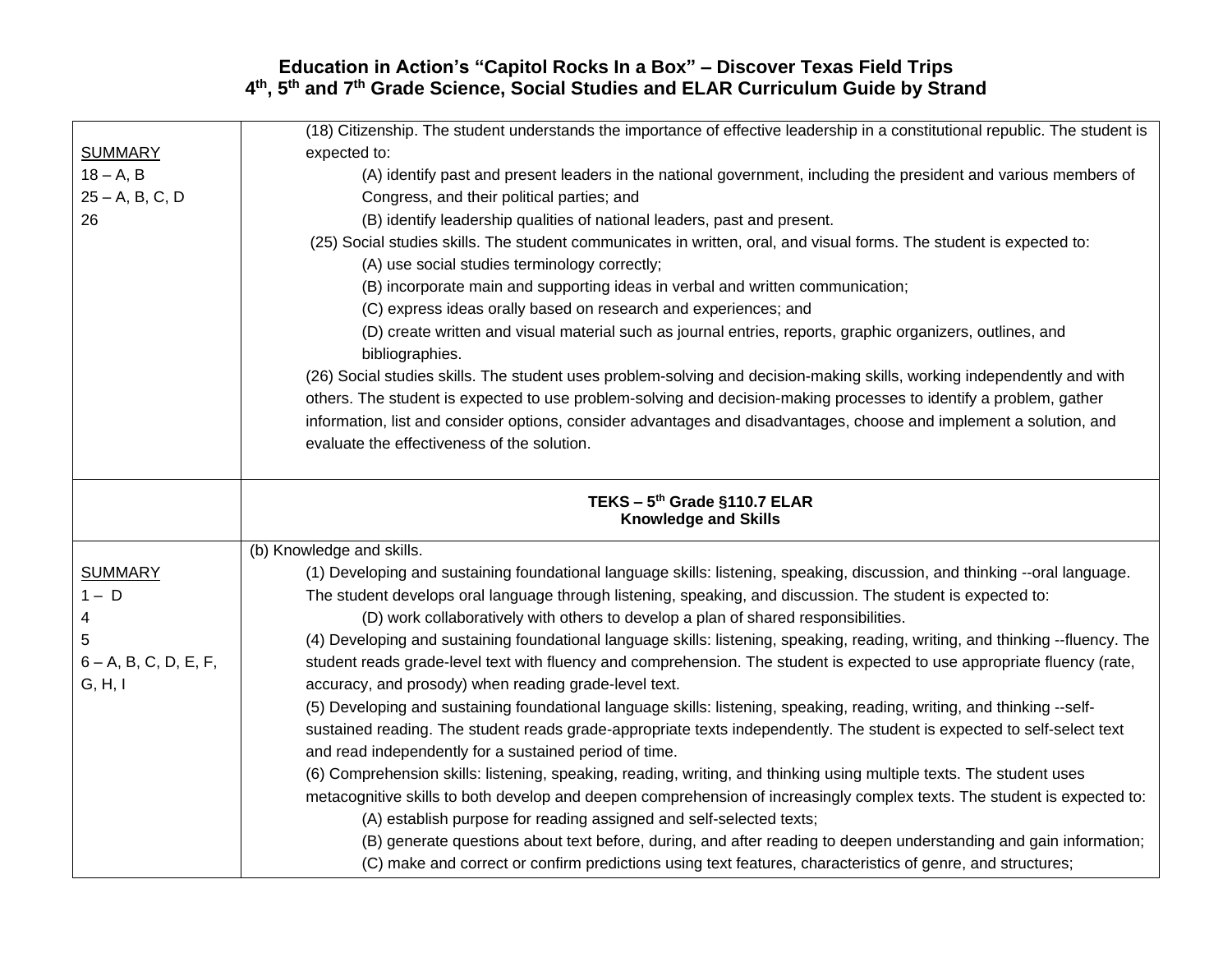|                          | (D) create mental images to deepen understanding;                                                                                           |
|--------------------------|---------------------------------------------------------------------------------------------------------------------------------------------|
| <b>SUMMARY</b>           | (E) make connections to personal experiences, ideas in other texts, and society;                                                            |
| $7 - A$ , B, C, D, E, F, | (F) make inferences and use evidence to support understanding;                                                                              |
| G                        | (G) evaluate details read to determine key ideas;                                                                                           |
| $9 - D$ i, ii, iii       | (H) synthesize information to create new understanding; and                                                                                 |
| $11 - A, B$ i, ii        | (I) monitor comprehension and make adjustments such as re-reading, using background knowledge, asking                                       |
|                          | questions, and annotating when understanding breaks down.                                                                                   |
|                          | (7) Response skills: listening, speaking, reading, writing, and thinking using multiple texts. The student responds to an                   |
|                          | increasingly challenging variety of sources that are read, heard, or viewed. The student is expected to:                                    |
|                          | (A) describe personal connections to a variety of sources, including self-selected texts;                                                   |
|                          | (B) write responses that demonstrate understanding of texts, including comparing and contrasting ideas across a<br>variety of sources;      |
|                          | (C) use text evidence to support an appropriate response;                                                                                   |
|                          | (D) retell, paraphrase, or summarize texts in ways that maintain meaning and logical order;                                                 |
|                          | (E) interact with sources in meaningful ways such as notetaking, annotating, freewriting, or illustrating;                                  |
|                          | (F) respond using newly acquired vocabulary as appropriate; and                                                                             |
|                          | (G) discuss specific ideas in the text that are important to the meaning.                                                                   |
|                          | (9) Multiple genres: listening, speaking, reading, writing, and thinking using multiple texts--genres. The student recognizes               |
|                          | and analyzes genre-specific characteristics, structures, and purposes within and across increasingly complex traditional,                   |
|                          | contemporary, classical, and diverse texts. The student is expected to:                                                                     |
|                          | (D) recognize characteristics and structures of informational text, including:                                                              |
|                          | (i) the central idea with supporting evidence;                                                                                              |
|                          | (ii) features such as pronunciation guides and diagrams to support understanding; and                                                       |
|                          | (iii) organizational patterns such as compare and contrast;                                                                                 |
|                          | (11) Composition: listening, speaking, reading, writing, and thinking using multiple texts--writing process. The student uses               |
|                          | the writing process recursively to compose multiple texts that are legible and uses appropriate conventions. The student is<br>expected to: |
|                          | (A) plan a first draft by selecting a genre for a particular topic, purpose, and audience using a range of strategies                       |
|                          | such as brainstorming, freewriting, and mapping;                                                                                            |
|                          | (B) develop drafts into a focused, structured, and coherent piece of writing by:                                                            |
|                          | (i) organizing with purposeful structure, including an introduction, transitions, and a conclusion; and                                     |
|                          | (ii) developing an engaging idea with relevant details;                                                                                     |
|                          |                                                                                                                                             |
|                          |                                                                                                                                             |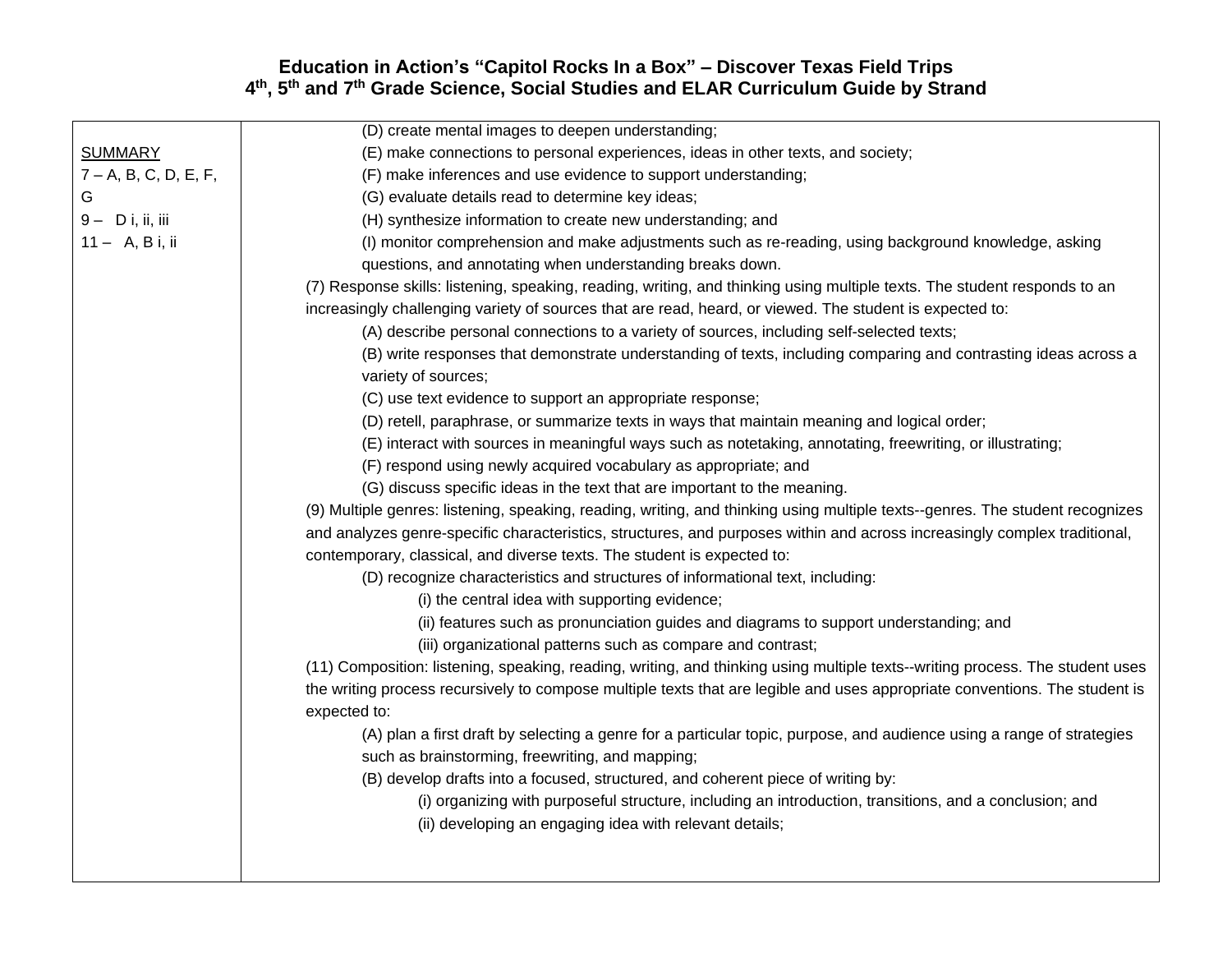|                       | (12) Composition: listening, speaking, reading, writing, and thinking using multiple texts--genres. The student uses genre  |
|-----------------------|-----------------------------------------------------------------------------------------------------------------------------|
| <b>SUMMARY</b>        | characteristics and craft to compose multiple texts that are meaningful. The student is expected to:                        |
| $12 - A, B$           | (A) compose literary texts such as personal narratives and poetry using genre characteristics and craft;                    |
| 13 - A, B, C, D, E,   | (B) compose informational texts, including brief compositions that convey information about a topic, using a clear          |
| F, G, H               | central idea and genre characteristics and craft;                                                                           |
|                       | (13) Inquiry and research: listening, speaking, reading, writing, and thinking using multiple texts. The student engages in |
|                       | both short-term and sustained recursive inquiry processes for a variety of purposes. The student is expected to:            |
|                       | (A) generate and clarify questions on a topic for formal and informal inquiry;                                              |
|                       | (B) develop and follow a research plan with adult assistance;                                                               |
|                       | (C) identify and gather relevant information from a variety of sources;                                                     |
|                       | (D) identify primary and secondary sources;                                                                                 |
|                       | (E) demonstrate understanding of information gathered;                                                                      |
|                       | (F) recognize the difference between paraphrasing and plagiarism when using source materials;                               |
|                       | (G) develop a bibliography; and                                                                                             |
|                       | (H) use an appropriate mode of delivery, whether written, oral, or multimodal, to present results.                          |
|                       |                                                                                                                             |
|                       |                                                                                                                             |
|                       | <b>TEKS-7th Grade Science</b>                                                                                               |
|                       | <b>Knowledge and Skills</b>                                                                                                 |
| • Virtual Tour        | (8) Earth and space. The student knows that natural events and human activity can impact Earth systems. The student is      |
| Research Journal      | expected to:                                                                                                                |
|                       | (B) analyze the effects of weathering, erosion, and deposition on the environment in                                        |
| • Texas Symbol        | co-regions of Texas; and                                                                                                    |
| <b>Matching Game</b>  | (C) model the effects of human activity on groundwater and surface water in a watershed.                                    |
|                       | (10) Organisms and environments. The student knows that there is a relationship between organisms and the                   |
| • Cavern Virtual Tour | environment. The student is expected to:                                                                                    |
|                       | (A) observe and describe how different environments, including microhabitats in                                             |
| • Zoo Virtual Tour    | schoolyards and biomes, support different varieties of organisms;                                                           |
|                       | (B) describe how biodiversity contributes to the sustainability of an ecosystem;                                            |
| • Texas Capitol Tour  |                                                                                                                             |
|                       |                                                                                                                             |
| <b>SUMMARY</b>        |                                                                                                                             |
|                       |                                                                                                                             |
| $8 - B, C$            |                                                                                                                             |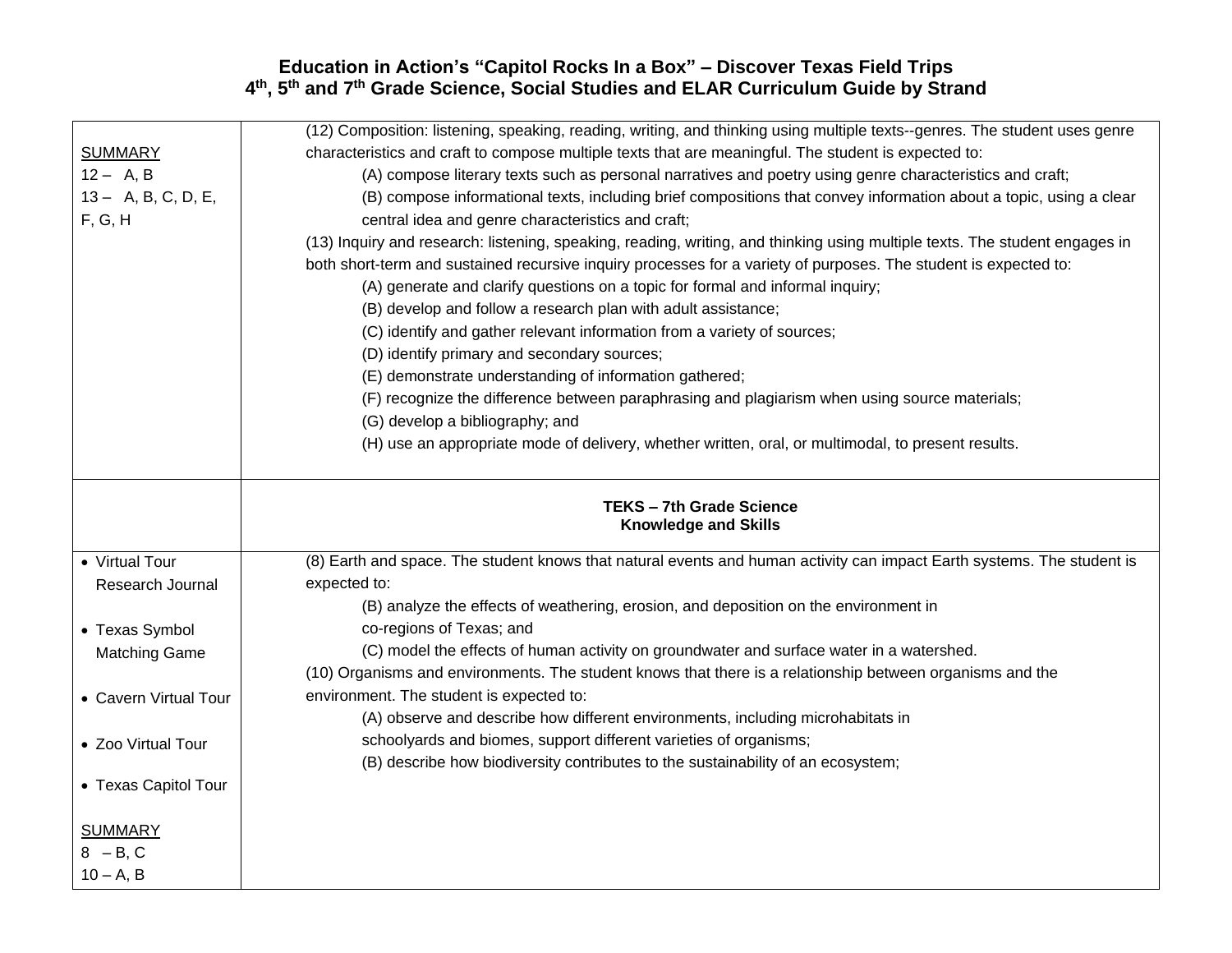|                                                                                          | <b>TEKS - 7th Grade Social Studies</b><br><b>Knowledge and Skills</b>                                                                                                                                                                                                                                                                                                                                                                                                                                                                                                                                                                                                                                                                                                                                                                                                                                                                                                                                                                                                                                                                                                                                                                                                                                                                                                                                                                                                                                                                                                                                                                                                                                                                                                                                                                                                                                                                                                                                                                                                                                                                                                                                                                                                                                                                                                                                                                                                                                                 |
|------------------------------------------------------------------------------------------|-----------------------------------------------------------------------------------------------------------------------------------------------------------------------------------------------------------------------------------------------------------------------------------------------------------------------------------------------------------------------------------------------------------------------------------------------------------------------------------------------------------------------------------------------------------------------------------------------------------------------------------------------------------------------------------------------------------------------------------------------------------------------------------------------------------------------------------------------------------------------------------------------------------------------------------------------------------------------------------------------------------------------------------------------------------------------------------------------------------------------------------------------------------------------------------------------------------------------------------------------------------------------------------------------------------------------------------------------------------------------------------------------------------------------------------------------------------------------------------------------------------------------------------------------------------------------------------------------------------------------------------------------------------------------------------------------------------------------------------------------------------------------------------------------------------------------------------------------------------------------------------------------------------------------------------------------------------------------------------------------------------------------------------------------------------------------------------------------------------------------------------------------------------------------------------------------------------------------------------------------------------------------------------------------------------------------------------------------------------------------------------------------------------------------------------------------------------------------------------------------------------------------|
|                                                                                          | (b) Knowledge and skills.                                                                                                                                                                                                                                                                                                                                                                                                                                                                                                                                                                                                                                                                                                                                                                                                                                                                                                                                                                                                                                                                                                                                                                                                                                                                                                                                                                                                                                                                                                                                                                                                                                                                                                                                                                                                                                                                                                                                                                                                                                                                                                                                                                                                                                                                                                                                                                                                                                                                                             |
| <b>SUMMARY</b><br>$2 - E, F$<br>$3 - B, C$<br>$13 - A$<br>$14 - A$<br>$20 - A$ , B, C, D | ((2) History. The student understands how individuals, events, and issues through the Mexican National Era shaped the<br>history of Texas. The student is expected to:<br>(E) identify the contributions of significant individuals, including Moses Austin, Stephen F. Austin, Erasmo Seguín,<br>Martín De León, and Green DeWitt, during the Mexican settlement of Texas; and<br>(F) contrast Spanish, Mexican, and Anglo purposes for and methods of settlement in Texas.<br>(3) History. The student understands how individuals, events, and issues related to the Texas Revolution shaped the<br>history of Texas. The student is expected to:<br>(B) explain the roles played by significant individuals during the Texas Revolution, including George Childress,<br>Lorenzo de Zavala, James Fannin, Sam Houston, Antonio López de Santa Anna, Juan N. Seguín, and William B.<br>Travis; and<br>(C) explain the issues surrounding significant events of the Texas Revolution, including the Battle of Gonzales; the<br>siege of the Alamo, William B. Travis's letter "To the People of Texas and All Americans in the World," and the<br>heroism of the diverse defenders who gave their lives there; the Constitutional Convention of 1836; Fannin's<br>surrender at Goliad; and the Battle of San Jacinto.<br>(13) Government. The student understands the basic principles reflected in the Texas Constitution. The student is<br>expected to:<br>(A) identify how the Texas Constitution reflects the principles of limited government, republicanism, checks and<br>balances, federalism, separation of powers, popular sovereignty, and individual rights; and<br>(14) Government. The student understands the structure and functions of government created by the Texas Constitution.<br>The student is expected to:<br>(A) describe the structure and functions of government at municipal, county, and state levels;<br>(20) Social studies skills. The student applies critical-thinking skills to organize and use information acquired through<br>established research methodologies from a variety of valid sources, including technology. The student is expected to:<br>(A) differentiate between, locate, and use valid primary and secondary sources such as media and news services,<br>biographies, interviews, and artifacts to acquire information about Texas;<br>(B) analyze information by applying absolute and relative chronology through sequencing, categorizing, identifying |
|                                                                                          | cause-and-effect relationships, comparing, contrasting, finding the main idea, summarizing, making<br>generalizations and predictions, and drawing inferences and conclusions;                                                                                                                                                                                                                                                                                                                                                                                                                                                                                                                                                                                                                                                                                                                                                                                                                                                                                                                                                                                                                                                                                                                                                                                                                                                                                                                                                                                                                                                                                                                                                                                                                                                                                                                                                                                                                                                                                                                                                                                                                                                                                                                                                                                                                                                                                                                                        |